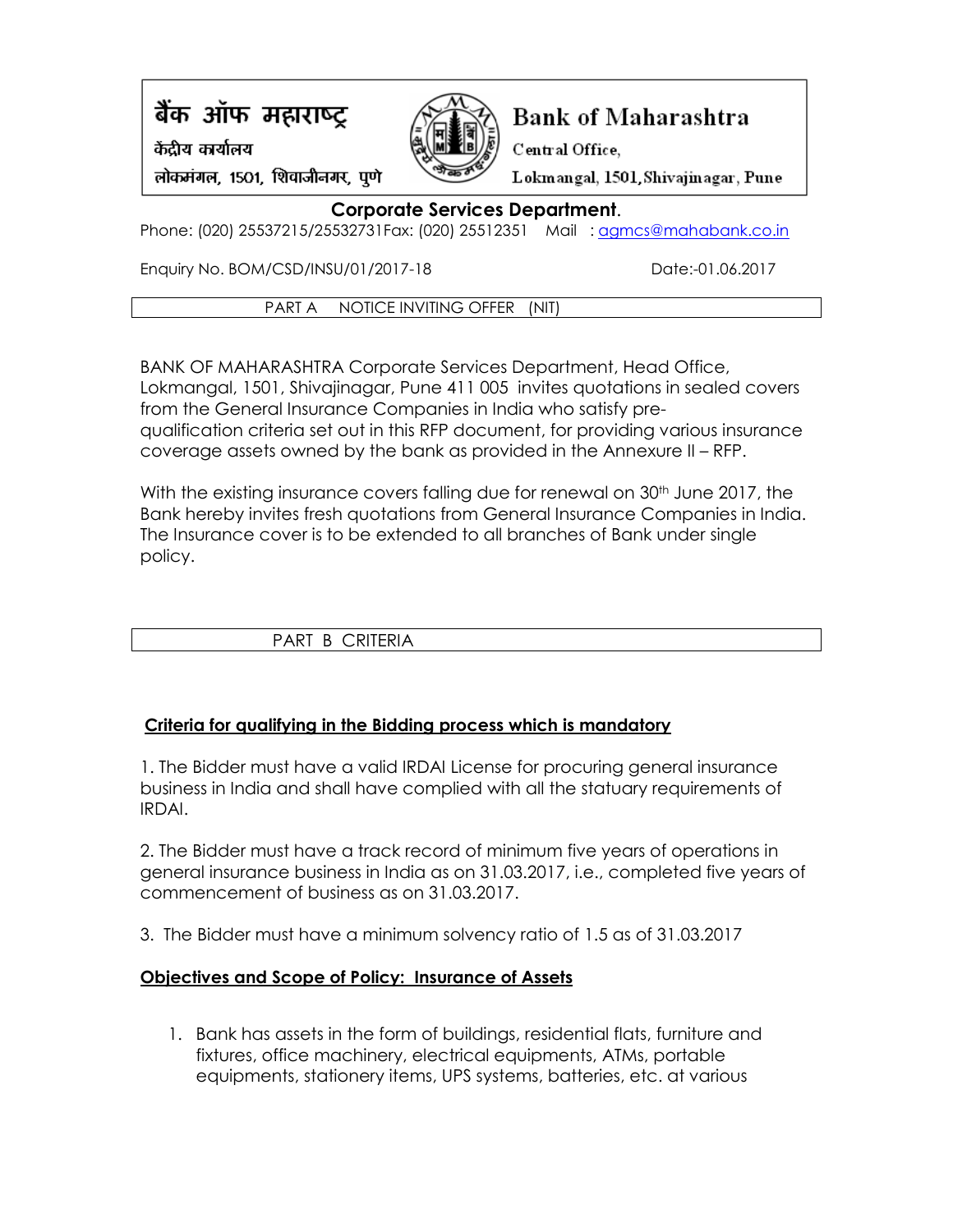branches, offices, back offices, head office, zonal offices situated throughout the country.

- 2. Bank has taken out insurance cover for the same which is due for renewal on 30th June 2017.
- 3. Insurance cover shall commence from the date of payment of Premium & will be valid for one year.
- 4. Bank intends to renew the existing policy as per details given in annexure I.
- **5. Premium quotes should be in Indian Rupees only for total sum assured without adding any cost & in the format provided in Annexure to this RFP. Please furnish a single quote for all the risk coverage.**
- 6. Summary of claims admitted by the Insurance Company during last 5 years under the Policy as below.

| S. No. | <b>Financial Year</b> | No. of Claims | Amount $\Box$ in Lakhs |
|--------|-----------------------|---------------|------------------------|
|        | $2012 - 13$           |               | 65.80                  |
|        | $2013 - 14$           |               | 44.00                  |
|        | 2014-15               |               | 3.67                   |
|        | 2015-16               |               | 3.76                   |
|        | 2016-17               |               | 43.08                  |

PART C TERMS and Conditions

## **General instructions to Insurance Companies participating in the RFP process:**

## **1) No Commitment to accept lowest or any offer:**

Bank of Maharashtra shall be under no obligation to accept the lowest or any other offer received in response to this RFP notice and shall be entitled to reject any or all offers including those received late or incomplete offers and also to cancel the entire process, without assigning any reason whatsoever. Bank of Maharashtra reserves the right to make any change in the terms and conditions of offer. Bank of Maharashtra will not be obliged to meet and have discussions with any General Insurance Company, and / or to listen to any representations.

## **2) Erasures or Alterations:**

The offer should be neatly typed and no hand-written addition/alterations should be there. Such additions/alterations will make the offer ineligible. Details must be completely filled up. Bank of Maharashtra may treat offers not adhering to these guidelines as unacceptable.

## **3) Right to alter Terms and Conditions:**

Bank of Maharashtra reserves the right to alter the terms of offer specified in the RFP document, including the last date for submission of Bids.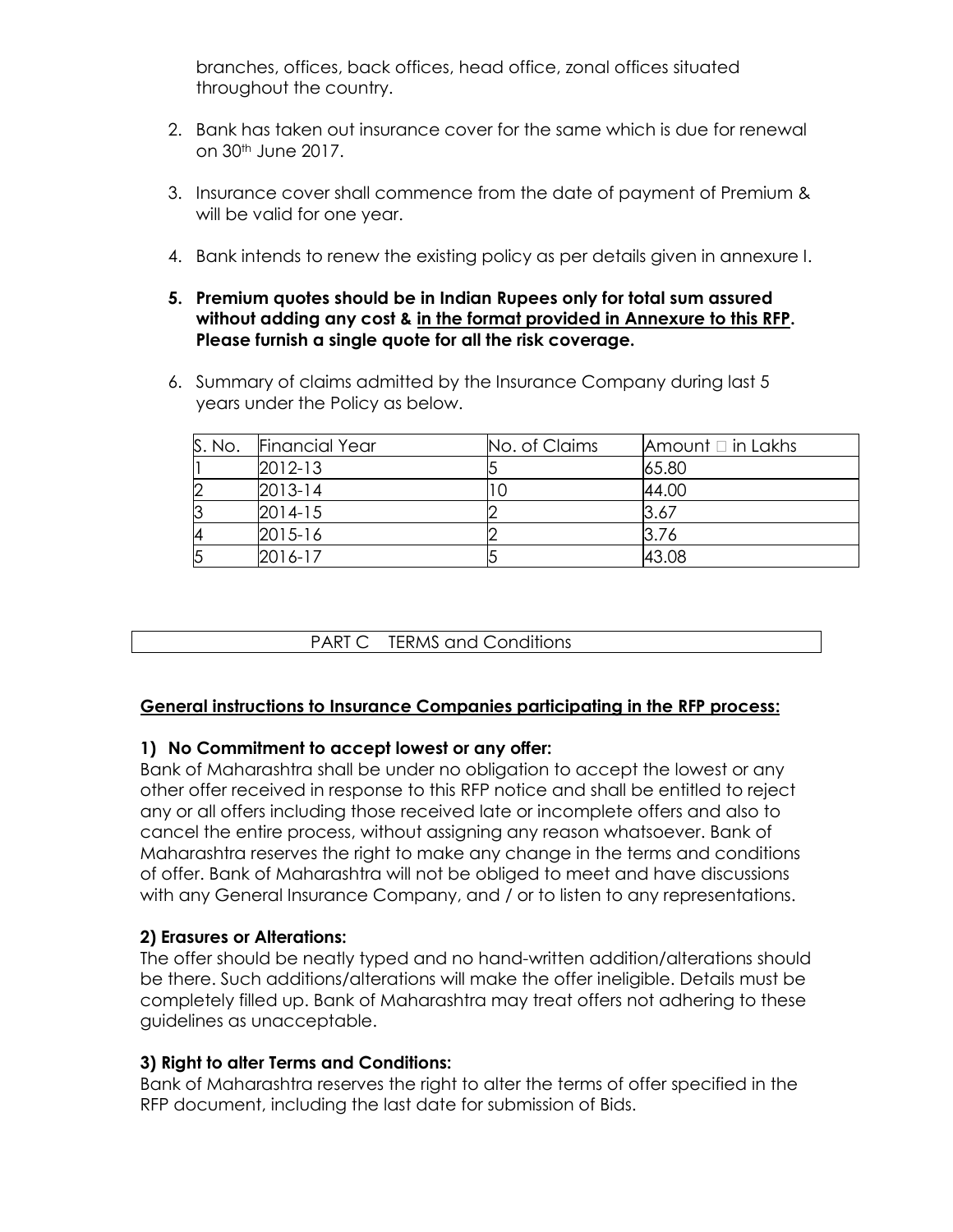## **4) Clarifications:**

Clarifications to the RFP may be sought only from Mrs. Anjali Mate, Senior Manager, Corporate Services Department under information to The Assistant General Manager, Bank of Maharashtra Corporate Services Department, Lokmangal, 1501, Shivajinagar, Pune 411 00[5.](mailto:insurancediv@syndicatebank.co.in) Last date for seeking clarifications on the RFP shall be 12th June 2017 & the last date for issuing clarifications by uploading the same in Bank's website will be 13th June 2017 EOD.

## **5) Mode of submission of Bids:**

Sealed envelopes containing the quotes signed by the authorized persons along with documentary proof as per annexure, super-scribed "**Asset Insurance Renewal "**, addressed to the Assistant General Manager, Bank of Maharashtra Corporate Services Department, Lokmangal, 1501, Shivajinagar, Pune 411 005 should be delivered by hand delivery, courier, post, etc. at the aforesaid address on or before **2.00 p.m. of 15th June 2017.** Bids will be opened by 16.00 Hrs on the same day.

**6)** Those insurance providers, who want to send their bids through Post/Courier, should take care to send their bids early, so that the envelopes reach the above address before the scheduled time as mentioned above. Bank will not be responsible for any delay on the part of Postal Department or Courier Company in delivering the envelopes with delay, wrong delivery or non-delivery.

**7)** Any bid received after the scheduled time either through personal delivery or through Post/courier shall be summarily rejected.

**8)** The cost of preparing and submitting the proposal shall have to be borne by the Insurance Company and the Bank reserves the right to reject any or all of the proposal and/or annul the entire process without assigning any reason what so ever.

**9)** The Bank shall be under no obligation to accept any offer received in response to this notice and shall be entitled to reject any or all offers without assigning any reason whatsoever. The Bank may abort the entire process at any stage without thereby incurring any liability to the affected Bidder(s) or any obligation to inform the affected Bidder(s) of the grounds for Bank's action.

**10)** Bank reserves the right to select the next ranked bidder, if after selection the selected bidder withdraws his offer or bank detects wrong or misleading information in the proposal. In case the selected bidder withdraws his offer, Bank reserves right to take such action as it deems fit, including claim of damages against the Bidder.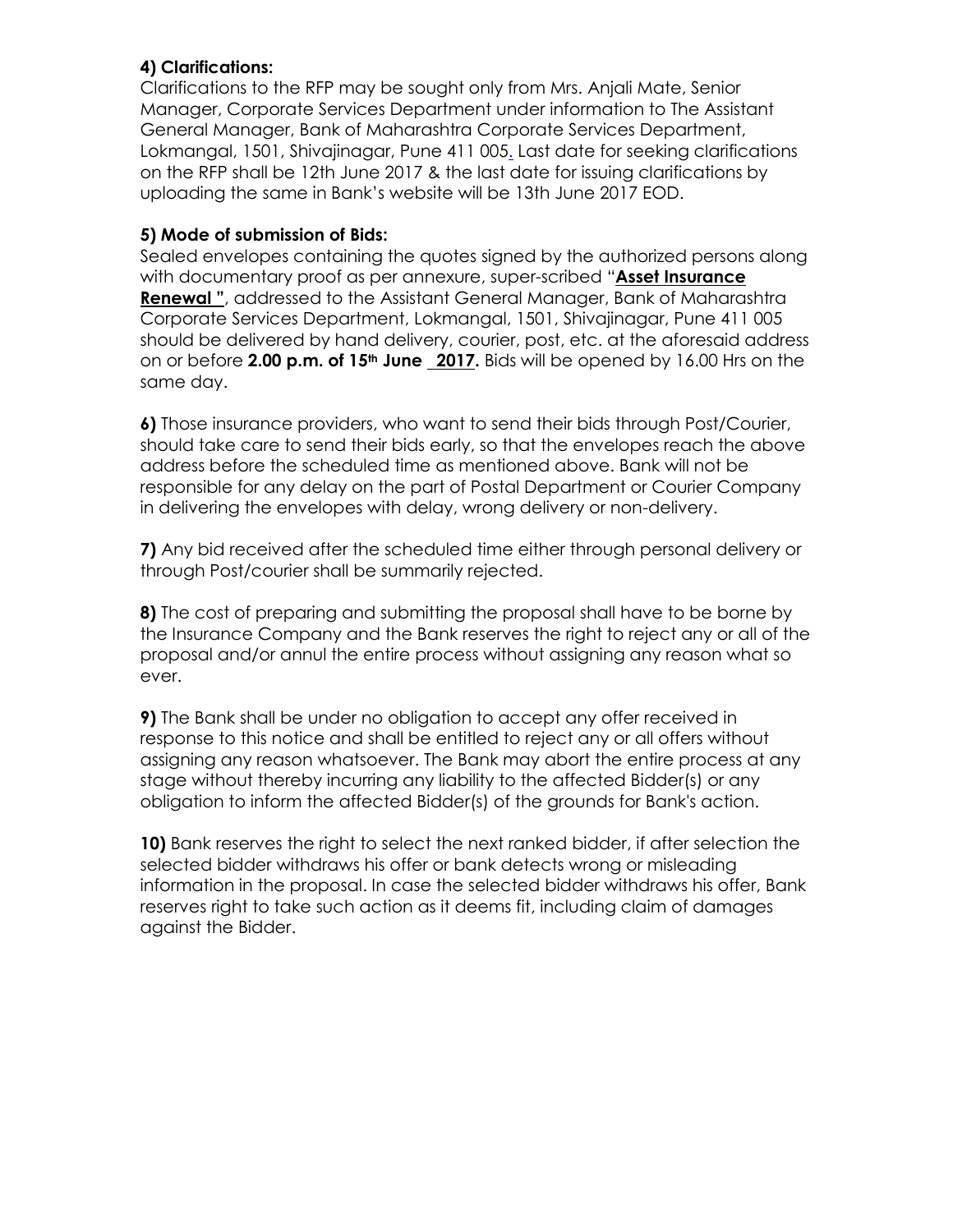#### **Please give your quote in the below formats – give submissions against Warranties, Rate and Premium for each head.**

| <b>COVER</b>                              | <b>SUM INSURED</b> | <b>COVERAGES</b>                             | <b>DEDUCTIBLES</b>  | <b>ADD ON</b>                       | <b>WARRANTIES</b>                   | <b>RATE</b>         | <b>PREMIUM</b>           |
|-------------------------------------------|--------------------|----------------------------------------------|---------------------|-------------------------------------|-------------------------------------|---------------------|--------------------------|
|                                           |                    | /ASSET                                       | (To be              | <b>COVERS</b>                       |                                     |                     |                          |
|                                           |                    | <b>DESCRIPTION</b>                           | applied<br>Location |                                     |                                     |                     |                          |
|                                           |                    |                                              | Wise)               |                                     |                                     |                     |                          |
| <b>FIRE (BUILDING</b>                     | 120,60,00,000      | <b>ALL THE</b>                               |                     | <b>EARTHQUAKE</b>                   |                                     |                     |                          |
| <b>/STRUCTURE )</b>                       |                    | <b>LOCATIONS</b>                             |                     | STORM,                              |                                     | $\blacksquare$      | $\blacksquare$           |
|                                           |                    | <b>OCCUPIED BY</b>                           |                     | TEMPEST,                            |                                     |                     |                          |
|                                           |                    | <b>THE BANK AS PER</b>                       |                     | FLOOD,                              |                                     |                     |                          |
|                                           |                    | THE LIST                                     |                     | <b>INUNDATION</b>                   |                                     |                     |                          |
|                                           |                    | <b>PROVIDED</b>                              |                     | (STFI)<br><b>TERRORISM</b>          |                                     |                     |                          |
|                                           |                    |                                              |                     |                                     |                                     |                     |                          |
|                                           |                    |                                              |                     |                                     |                                     |                     |                          |
|                                           |                    |                                              |                     |                                     |                                     |                     |                          |
|                                           |                    |                                              |                     |                                     |                                     |                     |                          |
| <b>FIRE</b>                               | 201,43,00,000      | <b>ALL CONTENTS</b>                          |                     | <b>EARTHQUAKE</b>                   |                                     | $\bar{\phantom{a}}$ |                          |
| (CONTENTS)                                |                    | <b>TO BE COVERED</b>                         |                     | STORM,                              |                                     |                     |                          |
|                                           |                    | <b>AS PER THE LIST</b><br><b>PROVIDED BY</b> |                     | <b>TEMPEST</b><br>FLOOD,            |                                     |                     |                          |
|                                           |                    | <b>BANK</b>                                  |                     | <b>INUNDATION</b>                   |                                     |                     |                          |
|                                           |                    |                                              |                     | (STFI),                             |                                     |                     |                          |
|                                           |                    |                                              |                     | <b>TERRORISM,</b>                   |                                     |                     |                          |
|                                           |                    |                                              |                     | <b>OMISSION</b>                     |                                     |                     |                          |
|                                           |                    |                                              |                     | <b>TO INSURE</b>                    |                                     |                     |                          |
| <b>BURGLARY (ALL</b><br><b>CONTENTS</b> ) | 201,43,00,000      | <b>ALL CONTENTS</b><br><b>TO BE COVERED</b>  | $\blacksquare$      | <b>THEFT, RIOT</b><br><b>STRIKE</b> | $\sim$                              | $\blacksquare$      | $\overline{\phantom{0}}$ |
|                                           |                    | AS PER THE LIST                              |                     | <b>MALICIOUS</b>                    |                                     |                     |                          |
|                                           |                    | <b>PROVIDED BY</b>                           |                     | DAMAGE,                             |                                     |                     |                          |
|                                           |                    | <b>BANK</b>                                  |                     | <b>NAXAL</b>                        |                                     |                     |                          |
|                                           |                    |                                              |                     | <b>ATTACK</b>                       |                                     |                     |                          |
| <b>BURGLARY</b>                           | 32,90,0000         | STOCK OF                                     | $\sim$              | <b>THEFT, RIOT</b>                  | $\sim$                              | $\sim$              |                          |
| (STATIONARY)                              |                    | <b>STATIONARIES</b>                          |                     | <b>STRIKE</b>                       |                                     |                     |                          |
|                                           |                    | <b>ACROSS</b><br><b>VARIOUS</b>              |                     | <b>MALICIOUS</b><br>DAMAGE,         |                                     |                     |                          |
|                                           |                    | <b>LOCATIONS IN</b>                          |                     | <b>NAXAL</b>                        |                                     |                     |                          |
|                                           |                    | <b>INDIA</b>                                 |                     | <b>ATTACK</b>                       |                                     |                     |                          |
| <b>ELECTRONIC</b>                         | 57,65,00,000       | <b>ALL ELECTRONIC</b>                        |                     | <b>THEFT, RIOT</b>                  |                                     | $\blacksquare$      |                          |
| <b>EQUIPMENTS</b>                         |                    | <b>EQUIPMENTS</b>                            |                     | <b>STRIKE</b>                       |                                     |                     |                          |
|                                           |                    | <b>LOCATED</b>                               |                     | <b>MALICIOUS</b>                    |                                     |                     |                          |
|                                           |                    | <b>ACROSS</b><br><b>VARIOUS</b>              |                     | DAMAGE,<br><b>NAXAL</b>             |                                     |                     |                          |
|                                           |                    | <b>LOCATIONS OF</b>                          |                     | <b>ATTACK</b>                       |                                     |                     |                          |
|                                           |                    | <b>THE BANK</b>                              |                     | <b>TERRORISM</b>                    |                                     |                     |                          |
|                                           |                    |                                              |                     | <b>COVER</b>                        |                                     |                     |                          |
| <b>SPECIAL</b>                            | 7,00,00,000        | <b>COVER AGAINST</b>                         | $\equiv$            | $\blacksquare$                      | <u>AOA LIMIT</u>                    | $\blacksquare$      |                          |
| <b>CONTINGENCY</b>                        |                    | <b>FRAUDLENT</b>                             |                     |                                     | <b>FOR ATM</b>                      |                     |                          |
| - ATM &<br><b>ONLINE COVER</b>            |                    | <b>TRANSACTIONS</b>                          |                     |                                     | <b>TRANSACTION</b><br>$-200,00,000$ |                     |                          |
|                                           |                    |                                              |                     |                                     | <b>AOY LIMIT -</b>                  |                     |                          |
|                                           |                    |                                              |                     |                                     | 500,00,000                          |                     |                          |
|                                           |                    |                                              |                     |                                     | <b>AOA LIMIT</b>                    |                     |                          |
|                                           |                    |                                              |                     |                                     | <b>FOR ONLINE</b>                   |                     |                          |
|                                           |                    |                                              |                     |                                     | <b>TRANSACTION</b>                  |                     |                          |
|                                           |                    |                                              |                     |                                     | $-500000$<br><b>AOY LIMIT -</b>     |                     |                          |
|                                           |                    |                                              |                     |                                     | 200000                              |                     |                          |
|                                           |                    |                                              |                     |                                     |                                     |                     |                          |
|                                           |                    |                                              |                     |                                     |                                     |                     |                          |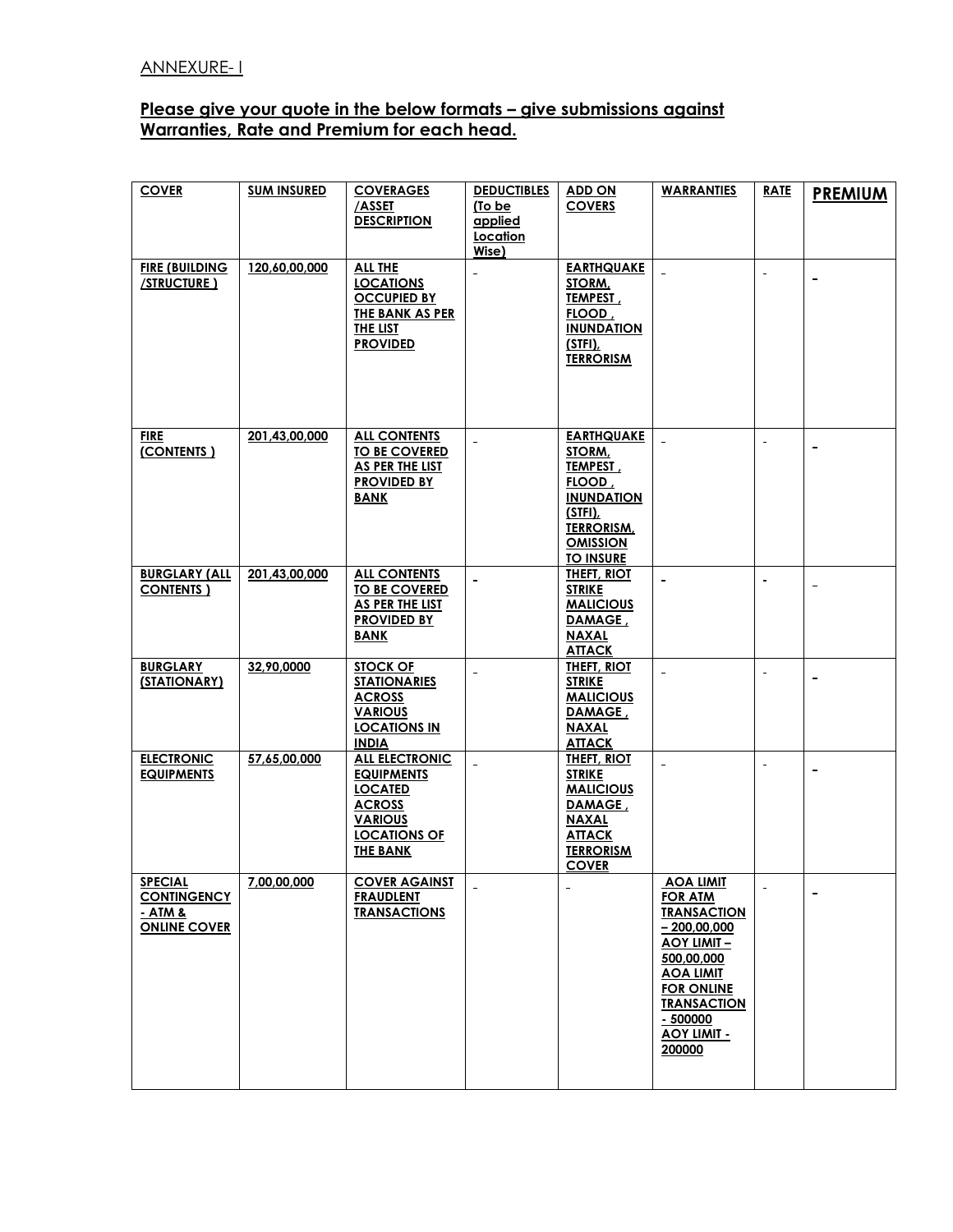| <b>ALL RISK</b> | 34,00,000 | <b>ALL PORTABLE</b> | $\sim$ | $\sim$ | -- |             |
|-----------------|-----------|---------------------|--------|--------|----|-------------|
| <b>COVER</b>    |           | <b>EQUIPMENTS</b>   |        |        |    | <b>1999</b> |
|                 |           | <b>OWNED BY THE</b> |        |        |    |             |
|                 |           | <b>BANK COVERED</b> |        |        |    |             |
|                 |           | <b>ANYWHERE IN</b>  |        |        |    |             |
|                 |           | <b>INDIA</b>        |        |        |    |             |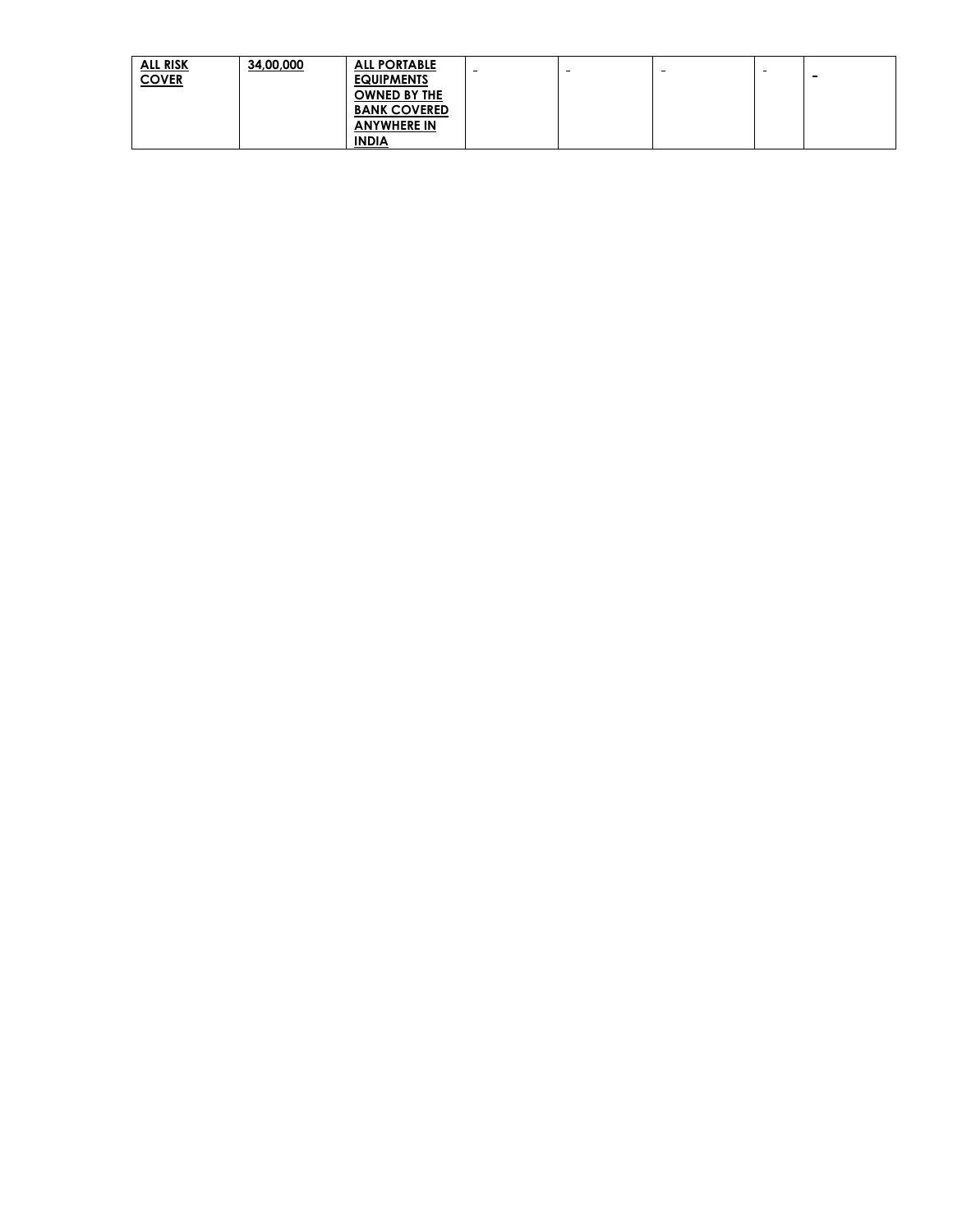### ANNEXURE- II

#### **Documents of Bidder Insurance Company**

#### **1. Name of the Insurance Company:**

#### **2. Communication Address & Contact person details:**

#### **3. Document to be submitted:**

- Copy of valid IRDAI License
- Document to show having track record of minimum five years of operations in General insurance Business in India as on 31.03.2017
- Audited or CA certified Solvency Certificate showing solvency of minimum 1.5 as of 31.03.2017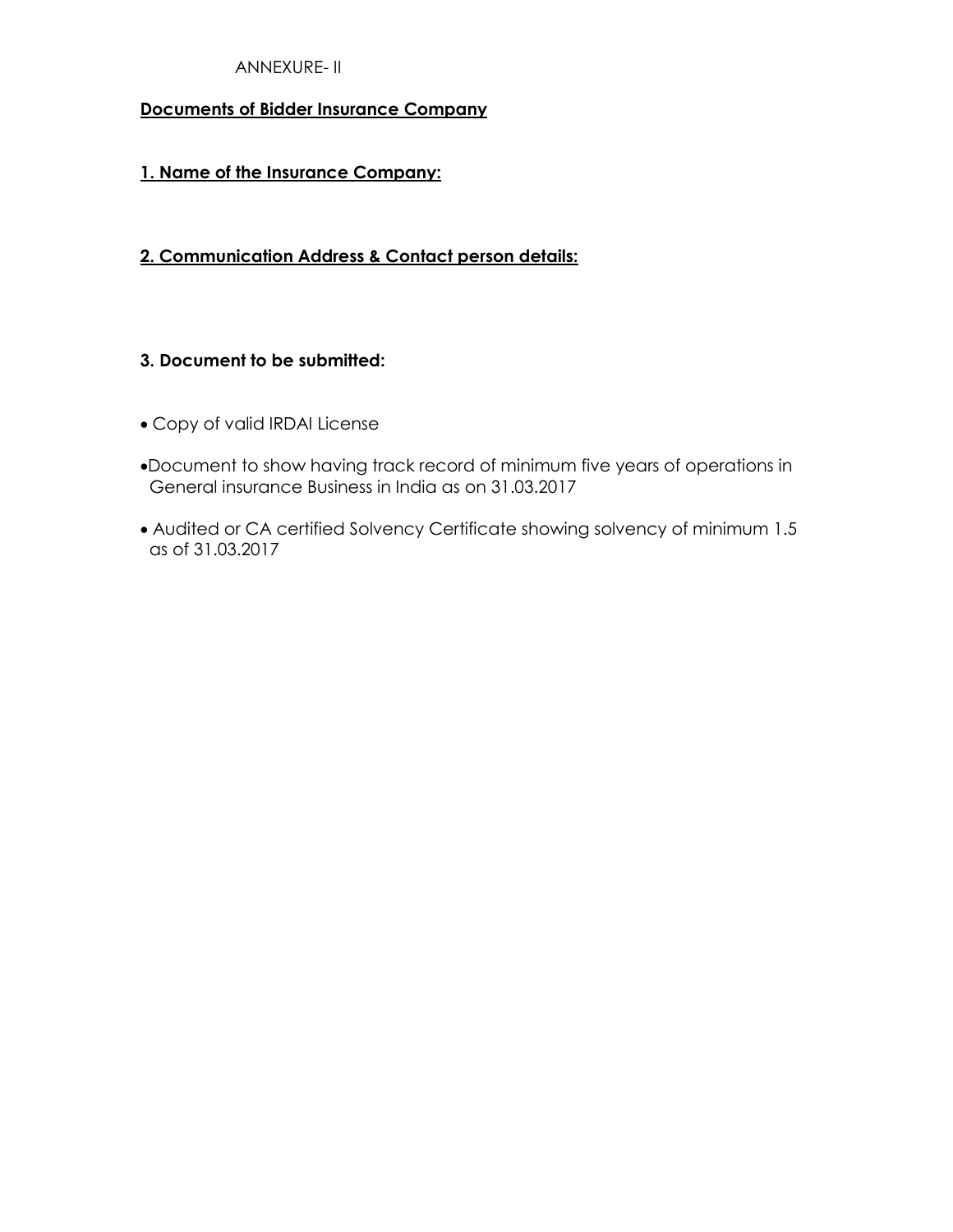## **PRE CONTRACT INTEGRITY PACT**

#### **General:**

This pre-bid pre-contract Agreement (hereinafter called the Integrity Pact) is made on day of month of 2016, between on one hand, Bank of Maharashtra through authorized official Shri. General Manager, Resource Planning, Corporate Services & security, Bank of Maharashtra (hereinafter called the "BUYER", which expression shall mean and include unless the context otherwise required, his successors in office and assigns) of the First Part and M/s\_\_\_\_\_\_\_\_\_\_\_\_\_\_\_\_\_\_ represented by Shri. \_\_\_\_\_\_\_\_\_\_\_\_\_\_\_\_\_\_\_ Chief Executive Officer (herein called the "BIDDER/Seller" which expression shall mean and include unless the context otherwise requires his successors and permitted assigns) of the Second Part.

WHEREAS the BUYER proposes to procure (Name of the Stores/Equipment's/Item) and the BIDDER/Seller is willing to offer/has offered the stores and

WHEREAS the BIDDER is a private company/public company/Government undertaking/partnership/registered export agency/LLP, constituted in accordance with the relevant law in the matter and the BUYER is a Information Technology Department of Bank of Maharashtra

#### NOW, THEREFORE,

To avoid all forms of corruption by following a system that is fair transparent and free from any influence/ prejudiced dealings prior to, during and subsequent to the currency of the contract to be entered into with a view to:-

Enabling the BUYER to obtain the desired said Equipment/product/services at a competitive price in conformity with the defined specifications by avoiding the high cost and the distortionary impact of corruption on public procurement, and

Enabling BIDDERs to abstain from bribing or indulging in any corrupt practice in order to secure the contract by providing assurance to them that their competitors will also abstain from bribing and other corrupt practices and the BUYER will commit to prevent corruption, in any form by its officials by following transparent procedures.

The parties hereto herby agree to enter into this Integrity Pact and agree as follows:

#### **Commitments of the BUYER:**

1.1. The BUYER undertakes that no officials of the BUYER, connected directly or indirectly with contract will demand, take a promise for or accept directly or through intermediaries any bribe, consideration gift reward favor or any material or immaterial benefit or any other advantage from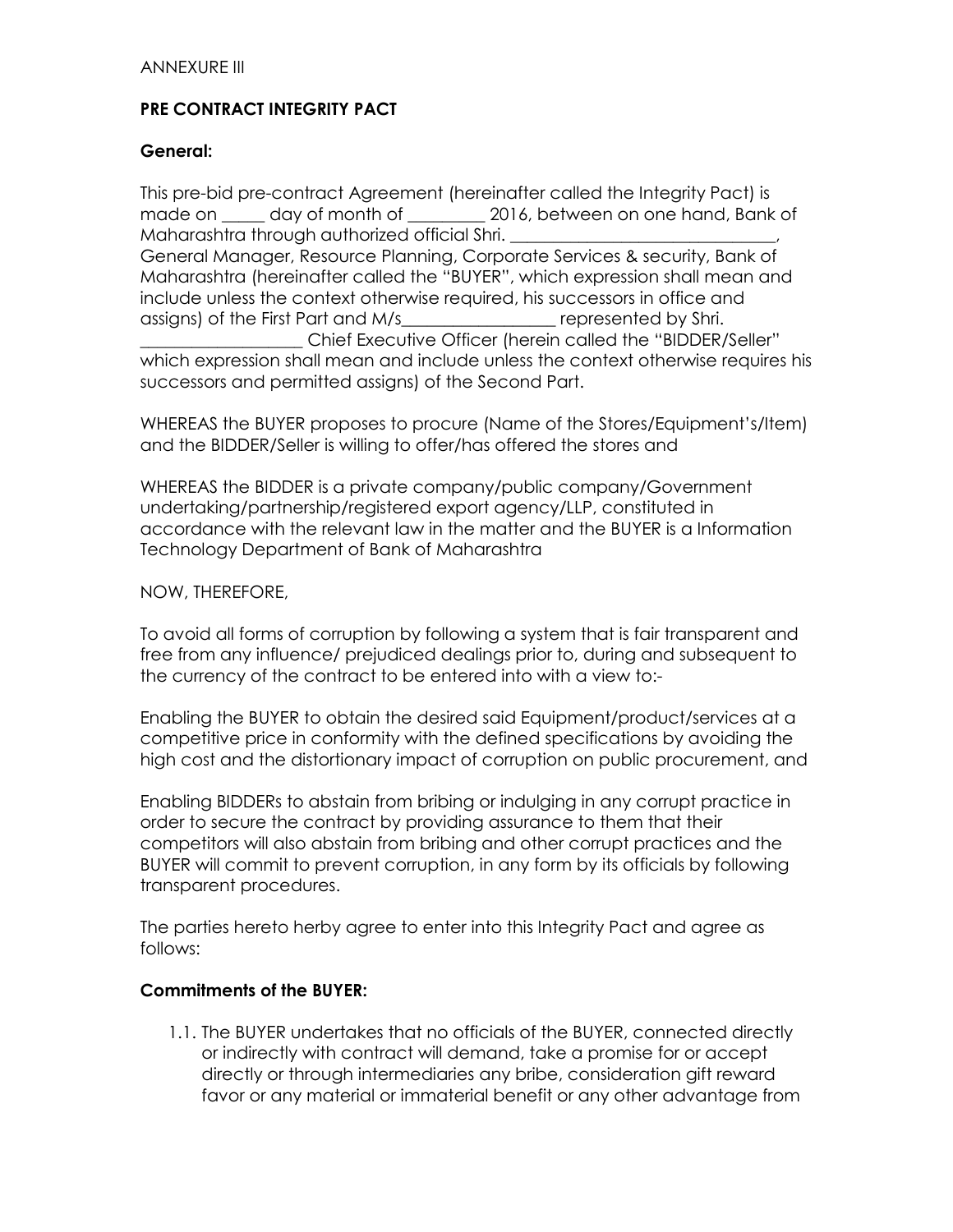the Bidders either for themselves or for any person, organization or third party related to the contract in exchange for an advantage in the bidding process, bid evaluation contracting or implementation process related to the contract.

- 1.2. The BUYER will, during the pre-contract stage, treat all BIDDERs alike, and will provide to all BIDDERs the same information and will not provide any such information to any particular BIDDER which could afford an advantage that particular BIDDER in comparison to other BIDDERs.
- 1.3. All the officials of the BUYER will report to the appropriate Government office any attempted or completed breaches of the above commitments as well as any substantial suspicion of such a breach.
- 2. In case any such preceding misconduct on the part of such official(s) is reported by the BIDDER to the BUYER with full and verifiable facts and the same is prima facie found to be correct by the BUYER, necessary disciplinary proceedings or any other action as deemed fit, including criminal proceedings may be initiated by the BUYER and such a person shall be debarred from further dealings related to the contract process. In such a case while an enquiry is being conducted by the BUYER the proceedings under the contract would not be stalled.

## **COMMITMENTS of BIDDERs**

- 3. The BIDDER commits itself to take all measures necessary to prevent corrupt practices, unfair means and illegal activities during any stage of its bid or during any pre-contract or post contract stage in order to secure the contract or in furtherance to secure it and in particular commit itself to the following:-
	- 3.1. The BIDDER will not offer, directly or through intermediaries, any bribe gift consideration reward favor, any material or immaterial benefit or other advantage, commission fees, brokerage or inducement to any official of the BUYER, connected directly or indirectly with bidding process, or to any person organization or third party related to the contract in exchange for any advantages in the bidding, evaluation contracting and implementation of the contract.
	- 3.2. The BIDDER further undertakes that it has not given, offered or promised to give, directly or indirectly any bribe, gift, consideration, reward, favor, any material benefit or other advantage commission fees brokerage or inducement to any officials of the BUYER or otherwise in procuring the Contract or forbearing to do or having done any act in relation to the obtaining or execution of the contract or any other contract with the Government for showing or forbearing to show favor or disfavor to any person in relation to the contract or any other contract with Government.
	- 3.3. BIDDERs shall disclose the name and address of agents and representatives and Indian BIDDERs shall disclose their foreign principals or associates.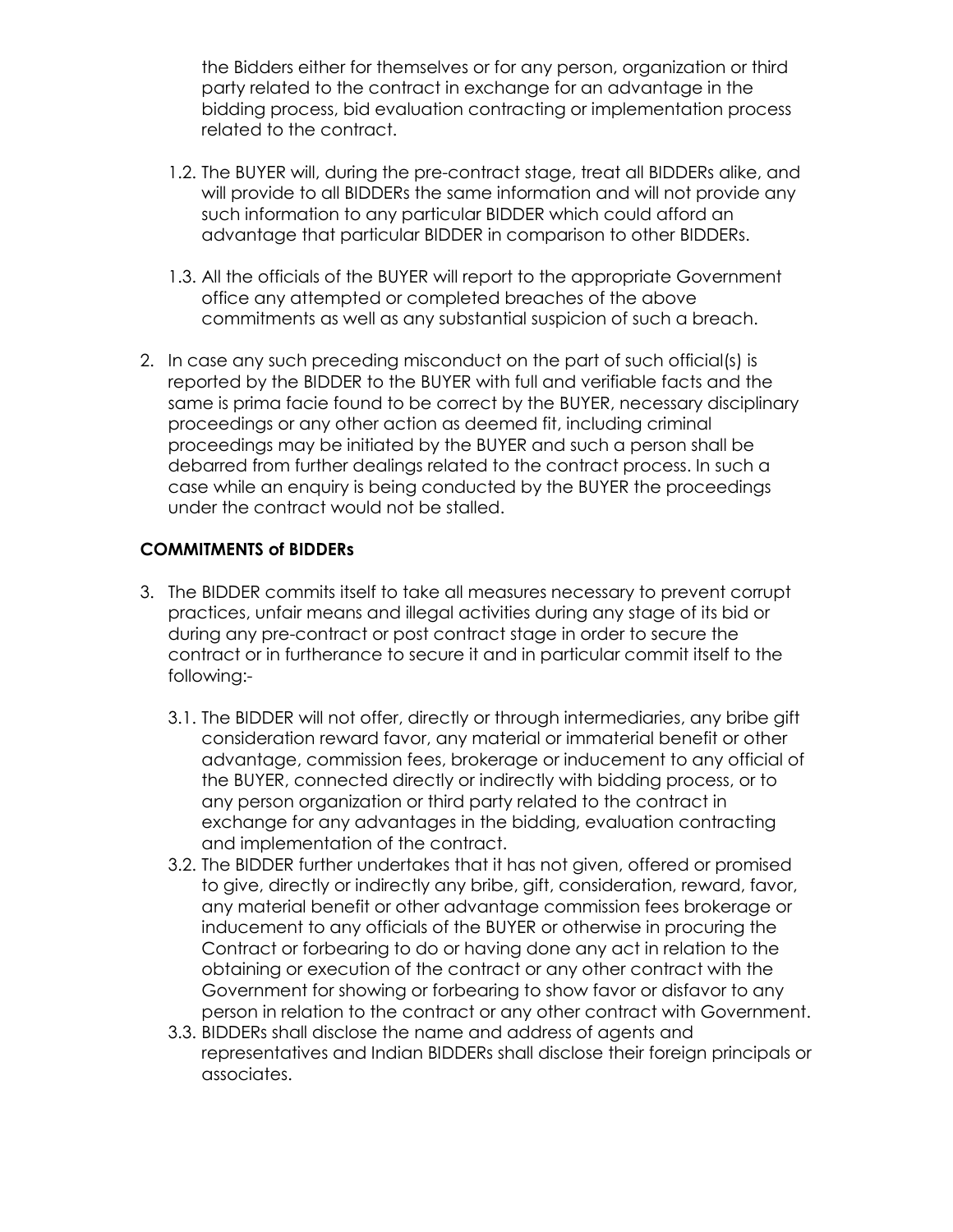- 3.4. BIDDERs shall disclose the payments to be made by them to agents/brokers or any other intermediary, In connection with bid/contract.
- 3.5. The BIDDER further confirms and declares to the BUYER that the BIDDER is the original manufacturer/integrator and not engaged any individual or firm or company whether Indian or foreign to intercede, facilitate or in any way to recommend to the BUYER or any of its functionaries whether officially or unofficially to the award of the contract to the BIDDER, nor has any amount been paid, promised or intended to be paid to any such individual firm or company in respect of any such intercession facilitation or recommendation.
- 3.6. The BIDDER, either while presenting the bid or during pre-contract negotiations or before signing the contract shall disclose any payments he has made is committed to or intends to make to officials of the BUYER or their family members, agents, brokers or any other intermediaries in connection with the contract and the details of services agreed upon for such payments.
- 3.7. The BIDDER will not collude with other parties interested in the contract impair the transparency fairness and progress of the bidding process, bid evaluation contracting and implementation of the contract.
- 3.8. The BIDDER will not accept any advantage in exchange for any corrupt practice unfair means and illegal activities.
- 3.9. The BIDDER shall not use improperly, for purposes of competition or personal gain, or pass on to others any information provided by the BUYER as part of business relationship, regarding plans, technical proposals and business details including information contained in any electronic data carrier. The BIDDER also undertakes to exercise due and adequate care lest any such information is divulged.
- 3.10. The BIDDER commits to refrain from giving any complaint directly or through any other manner without supporting it with full and verifiable facts.
- 3.11. The BIDDER shall not instigate or cause to instigate any third person to commit any of the actions mentioned above.
- 3.12. If the BIDDER or any employee of the BIDDER or any person acting on behalf of the BIDDER either directly or indirectly, is a relative of any of the officers of the BUYER, or alternatively, if any relative of an officer of the BUYER has financial interest/stake in the BIDDER's firm, the same shall be disclosed by the BIDDER at the time of filing of tender.

The term 'relative; for this purpose would be as defined in Section 6 of the Companies Act 1956

3.13. The BIDDER shall not lend to or borrow any money from or enter into any monetary dealings or transactions, directly or indirectly, with any employee of the BUYER.

# **4. Previous Transgression**

4.1. The BIDDER declares that no previous transgression occurred in the last three years immediately before signing of this Integrity Pact, with any other company in any country in respect of any corrupt practices envisaged hereunder or with any Public Sector Enterprise in India or any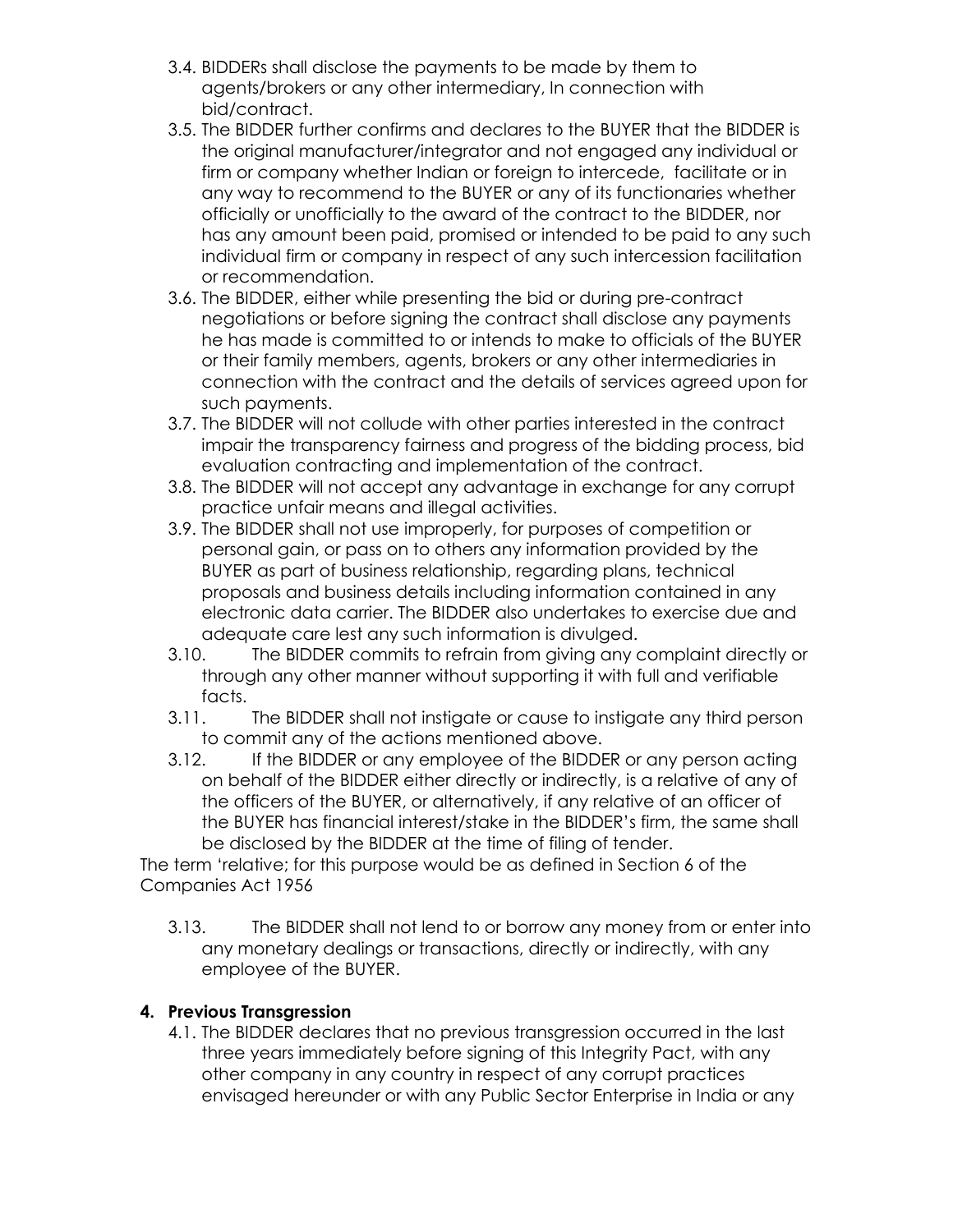Government Department in India that could justify BIDDER's exclusion from the tender process.

4.2. The BIDDER agrees that if it makes incorrect statement on this subject, BIDDER can be disqualified from the tender process or the contract, if already awarded, can be terminated for such reason.

# **5. Earnest Money (Security Deposit)**

- 5.1. While submitting commercial bid, the BIDDER shall deposit an amount \_\_\_\_\_\_ (*to be specified in RFP) as* Earnest Money Deposit/ Security Deposit, with the BUYER through any of the following instruments:
	- **5.1.1.** Bank Draft or Pay Order in Favor of **Bank of Maharashtra**
	- **5.1.2.** A Confirmed guarantee by an Indian Nationalized Bank, promising payment of the guaranteed sum to the BUYER on demand within three working days without any demure whatsoever and without seeking any reason whatsoever. The demand for payment by the BUYER shall be treated as conclusive proof of payment.
	- **5.1.3.** Any other mode or through any other instrument (to be specified in the RFP)
- 5.2. The Earnest Money/Security Deposit shall be valid up to a period of five years or the complete conclusion of the contractual obligations to the complete satisfaction of both the BIDDER and the BUYER, including warranty period, whichever is later.
- 5.3. In case of the successful BIDDER a clause would also be incorporated in the Article pertaining to Performance Bond in the Purchase Contract that the provisions of Sanctions for Violation shall be applicable for forfeiture of performance Bond in case of decision by the BUYER to forfeit the same without assigning any reason for imposing sanction for violation of this Pact.
- 5.4. No interest shall be payable by the BUYER to the BIDDER in Earnest Money/Security Deposit for the period of its currency.

# **6. Sanctions for Violations:**

- 6.1. Any breach of the aforesaid provisions by the BIDDER or any one employed by its or action on its behalf (Whether with or without the knowledge of the BIDDER) shall entitled the BUYER to take all or any one of the following actions, wherever required :-
	- 6.1.1. To immediately call of the pre contract negotiations without assigning any reason or giving any compensation to the BIDDER. However, the proceedings with the other BIDDER(s) would continue.
	- 6.1.2. The Earnest Money Deposit (in pre-contract stage) and /or Security Deposit / Performance Bond (after the contract is signed) shall stand forfeited either fully or partially, as decided by the BUYER and the BUYER shall not be required to assigning any reason therefore.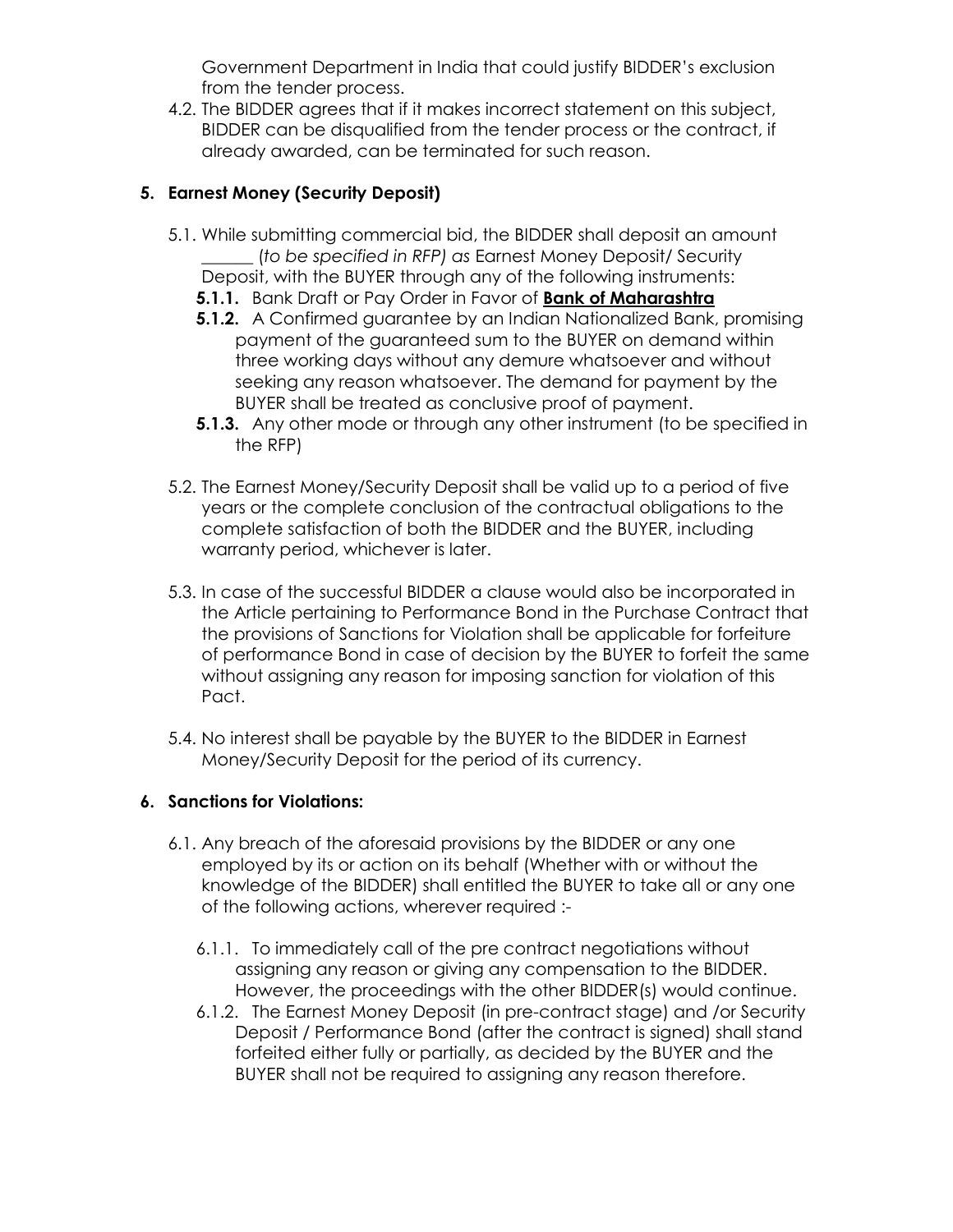- 6.1.3. To immediately cancel the contract, if already signed, without giving any compensation to the BIDDER.
- 6.1.4. To recover all sums already paid by the BUYER, and in case of an Indian BIDDER with interest thereon at 2% higher than the prevailing Prime Lending Rate of State Bank of India, while in case of a BIDDER from country other than India with interest thereon at 2% higher than the LIBOR. If any outstanding payment is due to the BIDDER from the Buyer in connection with any other contract for any other project such outstanding payment could also be utilized to recover the aforesaid sum and interest.
- 6.1.5. To encash the advance bank guarantee and performance bond/warranty bond, if furnished by the BIDDER, in order to recover the payments, already made by the BUYER, along with interest.
- 6.1.6. To cancel all or any other Contracts with the Bidder. The Bidder shall be liable to pay compensation for any loss or damage to the BUYER resulting from such cancellation/rescission and the BUYER shall be entitled to deduct the amount so payable from the money(s) due to the Bidder.
- 6.1.7. To debar the BIDDER from participating in future bidding processes of the Bank for a minimum period of five years, which may be further extended at the discretion of the BUYER.
- 6.1.8. To recover all sums paid in violation of this Pact by Bidder(s) to any middleman or agent or broker with a view to securing the contract.
- 6.1.9. In cases where irrevocable letter of credit have been received in respect of any contract signed by the BUYER with the BIDDER, the same shall not be opened
- 6.1.10. Forfeiture of Performance Bond in case of a decision by the BUYER to forfeit the same without assigning any reason for imposing sanctions for violation of this Pact.

# **7. Fail Clause:**

7.1. The Bidder undertakes that it has not supplied / is not supplying similar products/systems or subsystems/ services at a price lower than that offered in the present bid in respect of any other Ministry/department of the Government of India or PSU and if it is found at any stage that similar products/systems or sub systems was supplied by the Bidder to any other Ministry/Department of Government of India or a PSU at a lower price, then that very price, with due allowance for elapsed time, will be applicable to the present case and the difference in the cost would be refunded by the BIDDER to the BUYER, if the contract has already been concluded.

# **8. Independent Monitors:**

- 8.1. The BUYER has appointed Independent Monitors (hereinafter referred to as Monitors) for this Pact in consultation with the Central Vigilance Commission (Names and Address of the Monitors to be given).
- 8.2. The task of the Monitors shall be to review independently and objectively whether and to what extent the parties comply with the obligations under this Pact.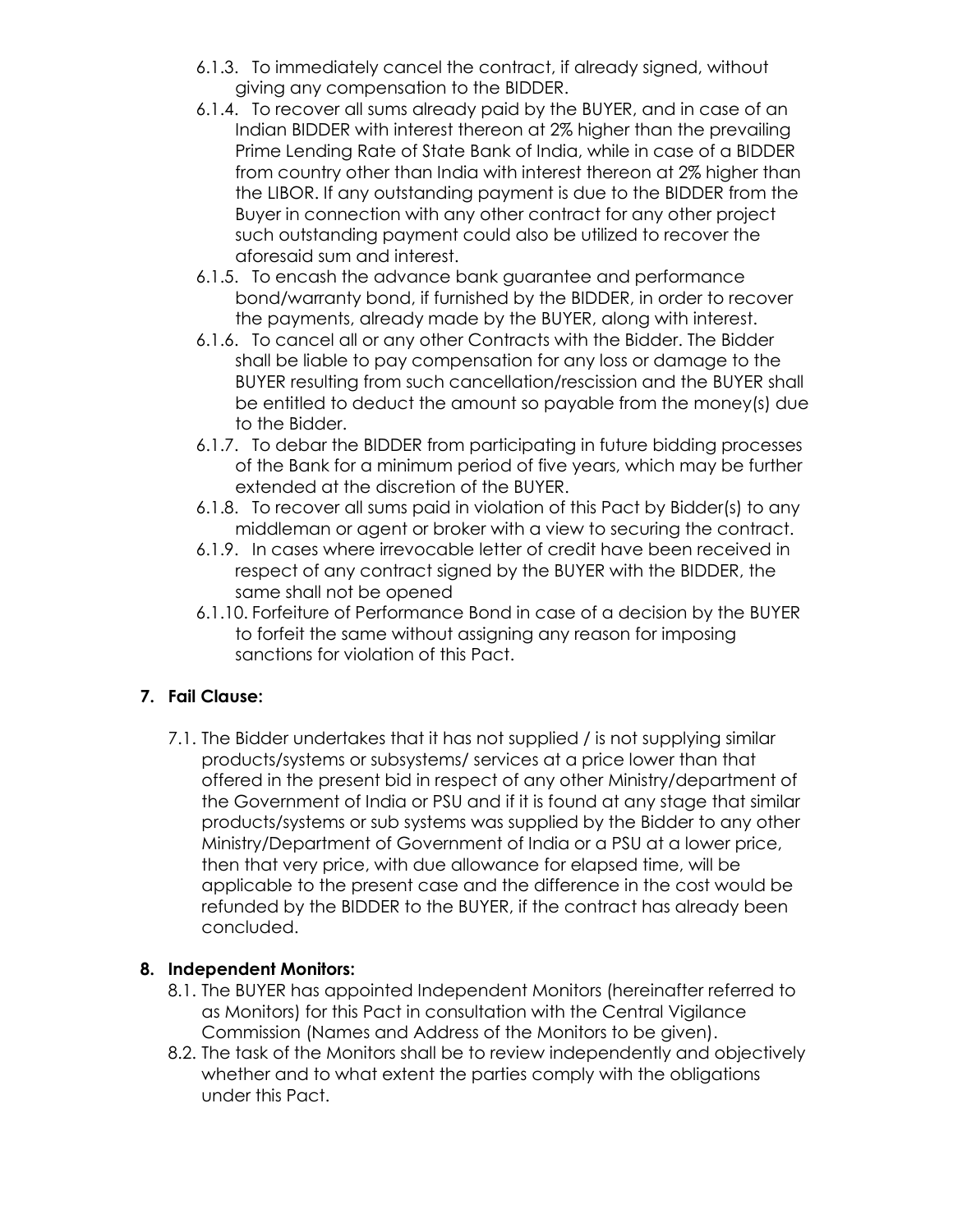- 8.3. The Monitors shall not be subject to instructions by the representatives of the parties and performs their functions neutrally and independently.
- 8.4. Both the parties accept that the Monitors have the right to access all the documents relating to the project/procurement, including minutes of meetings.
- 8.5. As soon as the Monitor notices, or has reason to believe, a violation of this Pact, he will so inform the Authority designated by the BUYER.
- 8.6. The BIDDER(s) accepts that the Monitors has the right to access without restriction to all Project documentation of the BUYER including that provided by the BIDDER. The BIDDER will also grant the Monitor upon his request and demonstration of a valid interest, unrestricted and unconditional access to his pocket documentation. The same is applicable to subcontractors. The Monitor shall be under contractual obligation to treat the information and documents of the BIDDER/subcontract(s) with confidentiality.
- 8.7. The BUYER will provide to the Monitor sufficient information about all meetings among the parties related to the Project provided such meetings could have an impact on the contractual relations between the parties. The parties will offer to the Monitor the option to participate in such meetings.
- 8.8. The Monitor will submit a written report to the designated Authority of BUYER/Secretary in the Department/within 8 to 10 weeks from the date of reference or intimation to him by the BUYER/BIDDER and, should the occasion arise, submit proposals for correction problematic situations.

## **9. Facilitation of Investigation**

In case of any allegation of violation of an provisions of this Pact or payment of commission the BYUER or its agencies shall be entitled to examine all the documents including the Books of Accounts of the BIDDER and the BIDDER shall provide necessary information and documents in English and shall extend all possible help for the purpose of such examination.

## **10. Law and Place of Jurisdiction**

This pact is subject to Indian Law. The place of performance and jurisdiction is the seat of the BUYER

# **11. Other Legal Actions:**

The actions stipulated in this Integrity Pact are without prejudice to any other legal action that may follow in accordance with the provisions of the extant law in force relating to any civil or criminal proceedings **12. Validity:**

12.1. The validity of this Integrity Pact shall be from date of its signing and extend up to 5 years or the complete execution of the contract to the satisfaction of both the BUYER and the BIDDER/Seller, including warranty period whichever is later, in case BIDDER is unsuccessful, this Integrity Pact shall expire after six months from the date of the signing of the contract.